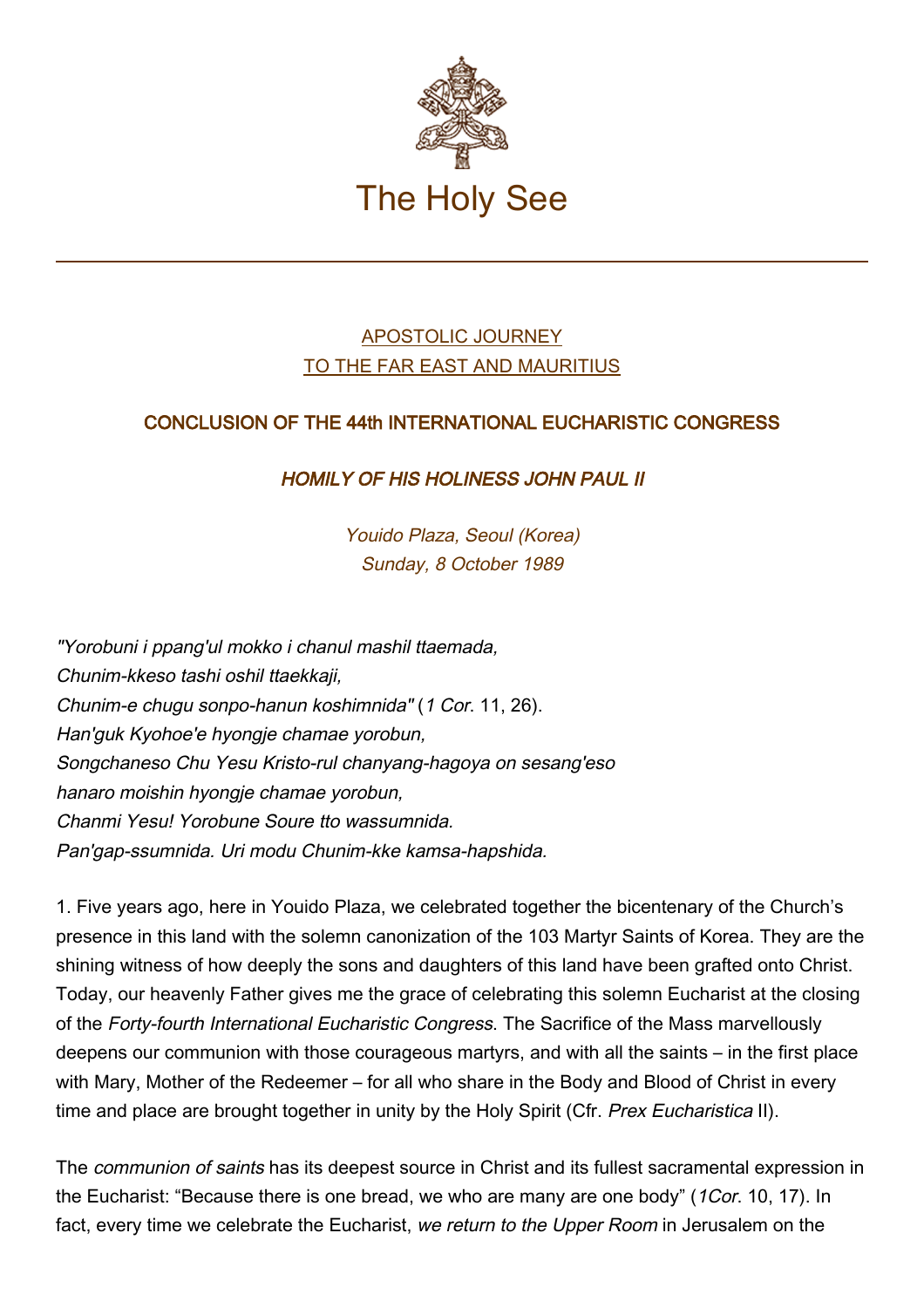evening before the Passover. The Church's celebration of the Eucharist cannot be separated from that moment. There, Jesus spoke to the apostles of his redemptive death. There, he instituted the Sacrament of his Body and Blood under the forms of bread and wine, following the traditional Hebrew rite of the paschal meal.

Giving them the bread, he says it is his Body which he was about to offer on the Cross. Giving them the chalice of wine, he says it is his Blood which he would shed in the sacrifice of Calvary. Then Jesus commands them: "Do this in memory of me" (Ibid. 11, 24). The apostles received the Sacrament of the Body and Blood of the Redeemer as the Passover that truly saves.

2. While all this was happening in the Upper Room at Jerusalem, the apostles *perhaps recalled* those other words pronounced one day at Capernaum, where Jesus had miraculously multiplied the bread for the crowd that listened to his teaching: "Truly, truly, I say to you, unless you eat the flesh of the Son of Man and drink his blood, you have no life in you; he who eats my flesh and drinks my blood has eternal life, and I will raise him up at the last day (Io. 6, 53-54).

Capernaum had prepared the apostles for the Upper Room. What had been promised in Capernaum became a reality in Jerusalem. "For my flesh is food indeed, and my blood is drink indeed. He who eats my flesh and drinks my blood abides in me, and I in him" (Ibid. 6, 55-56).

Yes, Jesus Christ is "our Life and Resurrection". The sons and daughters of Israel had eaten the manna which God had provided for them in the desert, but nevertheless they died. Jesus gave the Eucharistic Bread, on the other hand, as the source of the life that is stronger than death. Through the Eucharist, he continues to give life, that is, the life that is in God and from God. This is the meaning of Jesus' words: "As the living Father sent me, and I live because of the Father, so he who eats me will live because of me" (lo. 6, 57).

3. All this is at the heart of this Forty-fourth International Eucharistic Congress. This gathering of God's holy people clearly reveals the very nature of the Church (cf. [Sacrosanctum Concilium](http://www.vatican.va/archive/hist_councils/ii_vatican_council/documents/vat-ii_const_19631204_sacrosanctum-concilium_en.html), 41), the community of those reborn to a new life. United in prayer and thanksgiving around the altar, the whole Church is one with Christ, her Head, her Saviour and her Life. For, in fact, the Church comes into being through the Eucharist – the memorial of the Passion, Death and Resurrection of our Lord Jesus Christ.

The whole Church is here to honour Christ in the Eucharist; to hear the words of eternal life that Jesus gives us; and to deepen the Church's experience of sharing in the bread of life which satisfies the deepest hunger of our immortal being: the world's hunger for "life" which God alone can satisfy.

In the Statio Orbis the whole Christian community renews its determination to share the " bread of life " with all those who thirst for the truth, for justice, for peace and for life itself. This the Christian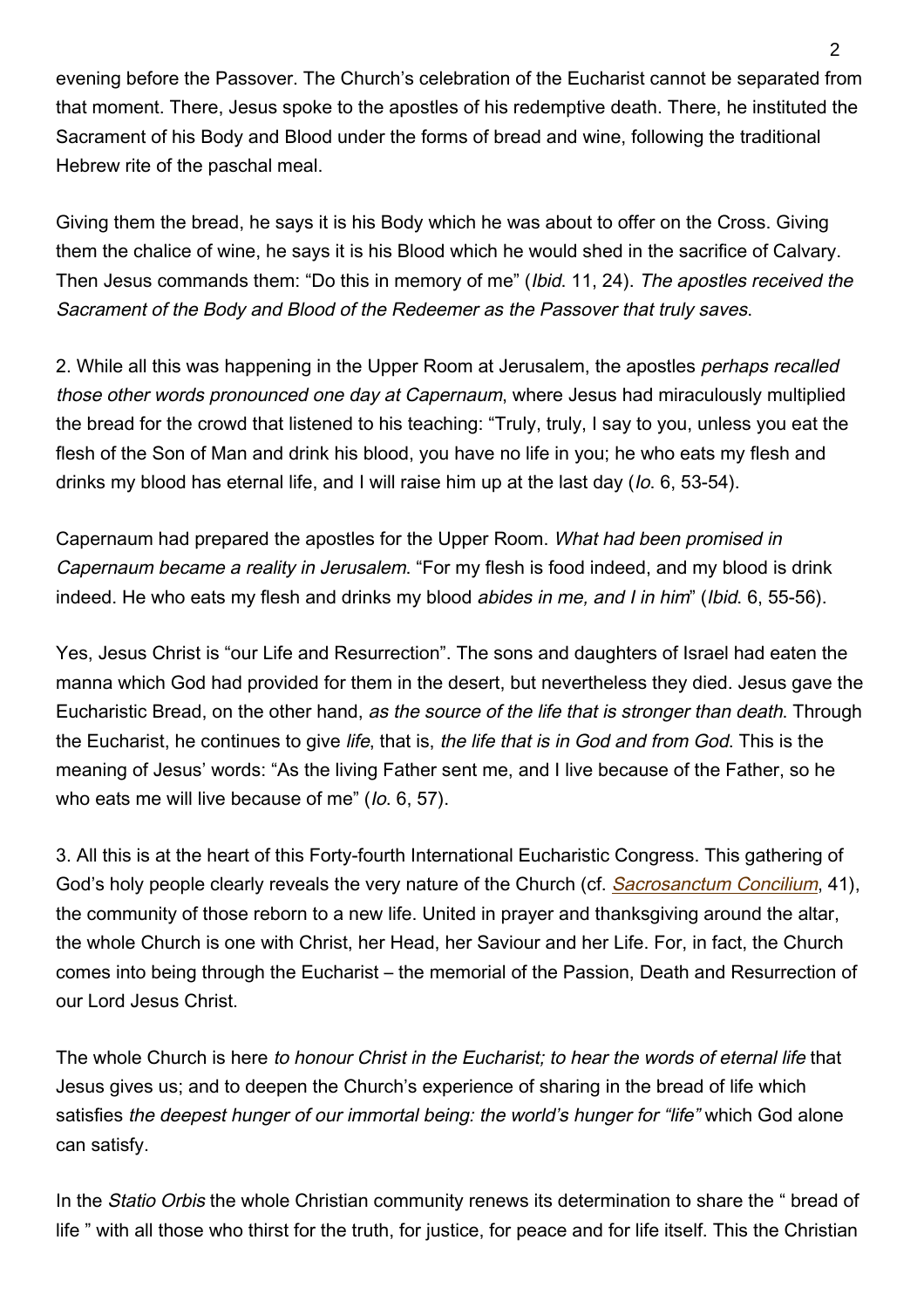community can do only by becoming an effective instrument of reconciliation between sinful humanity and the God of holiness, and between the members of the human family themselves. The Eucharist is the sacrament of the unity of the Church. The Church, by her relationship with Christ, is a kind of sacrament or sign of the unity of all mankind as well as a means of achieving that unity (Cfr. [Lumen Gentium](http://www.vatican.va/archive/hist_councils/ii_vatican_council/documents/vat-ii_const_19641121_lumen-gentium_en.html), 1).

4. The words "Christ, our Peace" have been chosen as the theme of this Congress. We have heard what the Apostle proclaims: "in Christ Jesus, you who once were far off have been brought near in the blood of Christ. For he is our peace who has made us both one and has broken down the dividing wall of hostility" (Eph. 2, 13-14).

The Apostle is perhaps thinking of the wall in the Temple of Jerusalem which divided Jew from Gentile. But how many walls and barriers divide the great human family today? How many forms of conflict? How many signs of mistrust and hostility are visible in countries all over the world?

East is divided from West; North from South. These divisions are the heritage of history and of the ideological conflicts which so often divide peoples who otherwise would wish to live in peace and brotherhood with one another. Korea too is marked by a tragic division that penetrates ever more deeply into the life and character of its people. The Korean nation is symbolic of a world divided and not yet able to become one in peace and justice.

Yet there is a way forward. True peace – the shalom which the world urgently needs – springs eternally from the infinitely rich mystery of God's love, the "*mysterium pietatis"* (Cfr. 1Tim. 3, 16), about which Saint Paul writes: "God was in Christ, reconciling the world to himself" (2Cor. 5, 19).

As Christians we are convinced that Christ's Paschal Mystery makes present and available the force of life and love which overcomes all evil and all separation. Your admirable ancestors in the Faith knew that "in Christ" all are equal in dignity, and all are equally deserving of loving attention and solicitude. Just like the early Christians described in the Acts of the Apostles (Cfr. Act. 2, 42 ss.), they boldly abolished the inviolable class barriers of their time in order to live as brothers and sisters. Noble masters and humble servants sat together at the same table. They shared the riches of their new-found knowledge of Christ by composing catechisms and beautiful prayer poems in the language of the common people. They held their possessions in common so as to aid those most in need. They lovingly looked after the orphans and widows of those imprisoned and martyred. They persevered day and night in common prayer, thanksgiving and fellowship. And they gladly died for each other and in each other's stead. They pardoned and prayed for those who persecuted them. Theirs was indeed a Eucharistic life, a true breaking of the life-giving bread!

5. In this great assembly of the Statio Orbis, we proclaim before the world that Christ, the onlybegotten Son of the Father, continues to reconcile people "to God in one body through the cross, thereby bringing the hostility to an end" (*Eph.* 2, 16).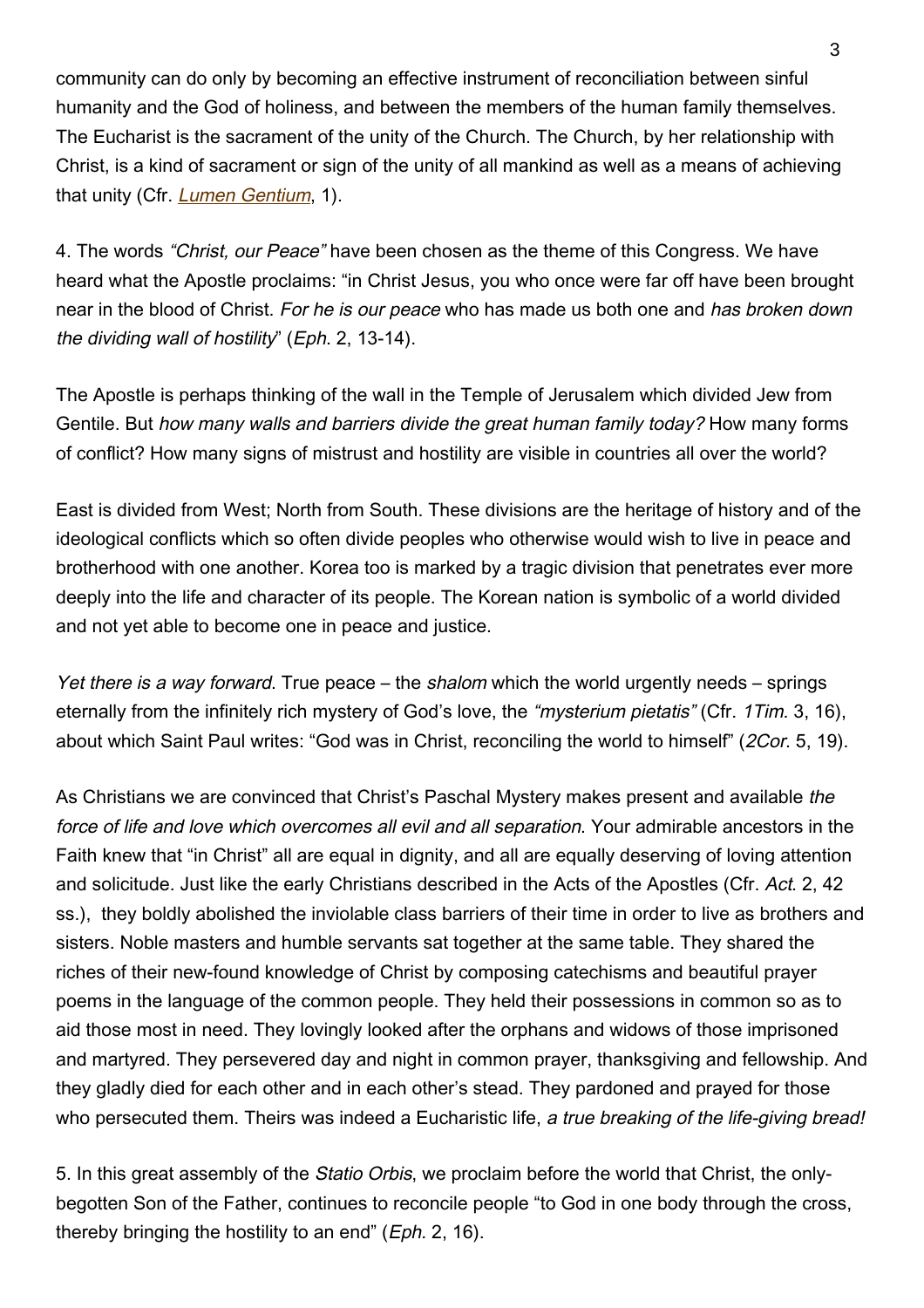Yesu kristo-nun uri'e pyong'hwa-ishimnida. (Jesus Christ is our peace) (Cfr. Ibid. 2, 14).

From the Eucharist springs the Church's mission and capacity to offer her specific contribution to the human family. The Eucharist effectively transmits Christ's parting gift to the world: "Peace I give you, my peace I leave you" (Cfr. Io. 14, 27). The Eucharist is the sacrament of Christ's "peace" because it is the memorial of the salvific redemptive sacrifice of the Cross. The Eucharist is the sacrament of victory over the divisions that flow from personal sin and collective selfishness. Therefore the Eucharistic community is called to be a model and instrument of a reconciled humanity. In the Christian community there can be no division, no discrimination, no separation among those who break the Bread of Life around the one Altar of Sacrifice.

6. As the Third Christian Millennium approaches, the urgent challenge facing Christians, in the present circumstances of history, is to carry this fullness of life, this "peace" into the structure and fabric of everyday living, in the family, in society, in international relations. But we must listen carefully to Christ's words: "I do not give (peace) as the world gives (it)" (Cfr. Io. 14, 27). Christ's peace is not merely the absence of war, the silencing of weapons. It is nothing less than the communication of "God's love that has been poured into our hearts through the Holy Spirit which has been given to us" (Rom. 5, 5). Our sharing in the Body and Blood of the risen Lord cannot be separated from our own continuing efforts to share this lifegiving love through service. "Do this in memory of me" (Luc. 22, 19): do for one another as I did for you and for all. Yes, we must not only celebrate the liturgy but actually live the Eucharist. The Eucharist compels us

– to give thanks for the created world, and respect and share it in a wise and responsible way;

– to esteem and love the great gift of life, especially of every human life created, from its beginning, in God's own image and redeemed by Christ;

– to cherish and promote the inalienable and equal dignity of every human being through justice, freedom, and concord;

– to give of ourselves generously as the bread of life for others, as exemplified in the "One Heart One Body Movement", so that all may truly be united in Christ's love.

7. Each International Eucharistic Congress, each Statio Orbis is a solemn profession of the Church's faith in the Good News proclaimed and realized in the Eucharist: " Lord, through your Death and Resurrection you have set us free. You are the Saviour of the world ".

In the great assembly of the Eucharistic Congress here in Seoul, on this soil of the Asian continent, we profess the Life in which we share through the Redeemer's Death. And we pray for all – for Korea, for Asia, for the world: that all may have this Life in themselves and have it in